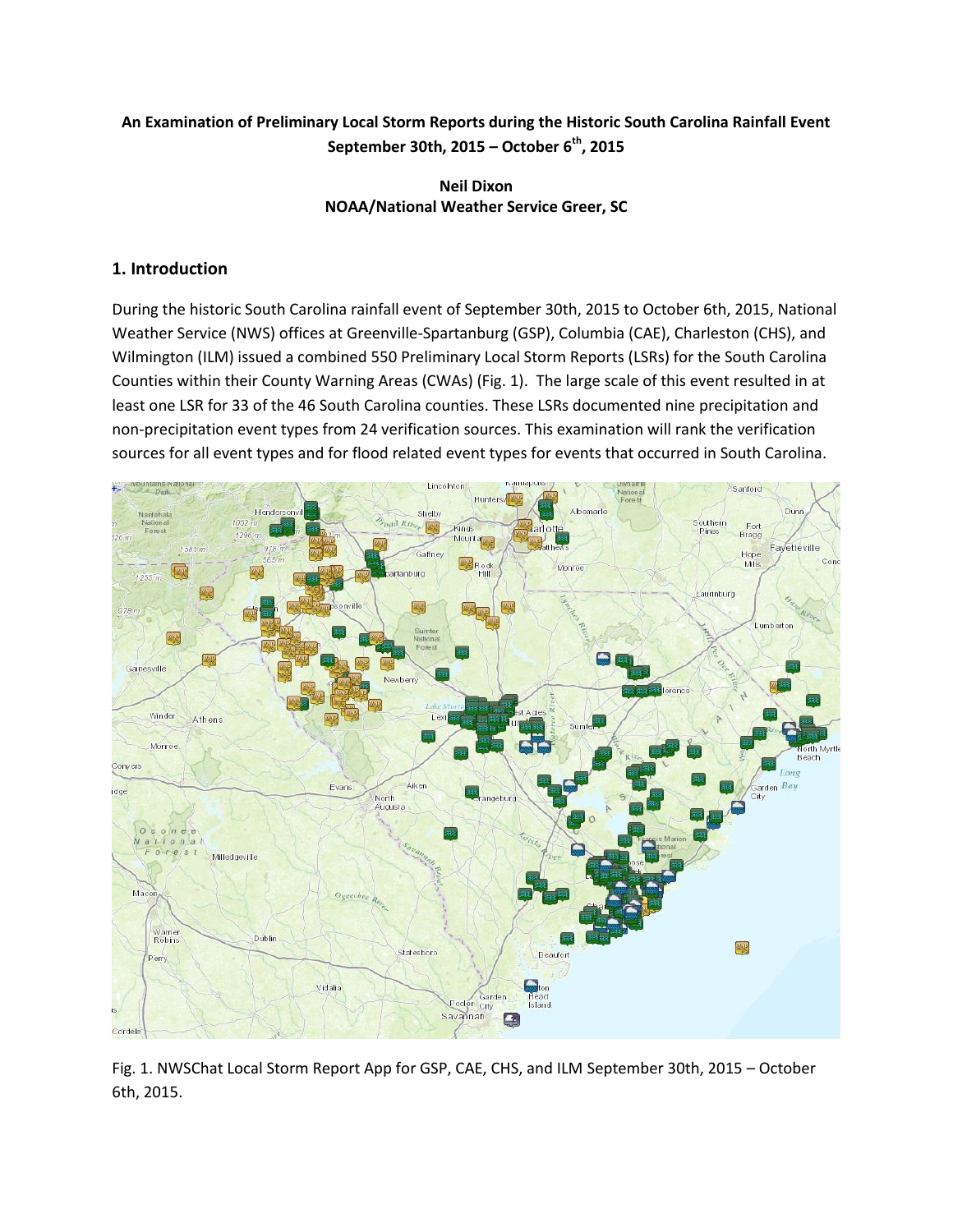### **2. Data Analysis**

A dataset of the LSRs was obtained and exported in spreadsheet format using the NWSChat Local Storm Report App for GSP, CAE, CHS, and ILM for September 30th, 2015 through October 6th, 2015. The LSRs were filtered to exclude reports from North Carolina and Georgia. This process limited the dataset to LSRs from South Carolina counties, documenting coastal flood, flash flood, flood, heavy rain, high astronomical tides, marine thunderstorm winds, non-thunderstorm wind damage, thunderstorm wind damage, and thunderstorm wind gust. Flood events were limited to LSRs that documented coastal flood, flash flood, flood, and high astronomical tides.

LSRs were provided by 24 verification sources. A few sources were combined to simplify data analysis, reducing the verification sources to 18. The following is a list of the simplified verification sources: 911 call center, broadcast media/media, CoCoRaHS, co-op observer, county official, department of highways, emergency management, fire department/rescue, law enforcement, mesonet, NWS employee, NWS storm survey, official NWS observation/ASOS, other federal/Coast Guard, public, social media, tide gage, and trained spotter/HAM.

## **3. Results**

A comparison of the contributions of verification source for all events and for flood related events is illustrated with a Doughnut graph (fig.2).



Fig. 2. Doughnut graph of percent of reports provided from all events (inner circle) and flood events (outer circle). Note: The legend list from top to bottom corresponds to the graph clockwise, starting at the 12 o'clock position.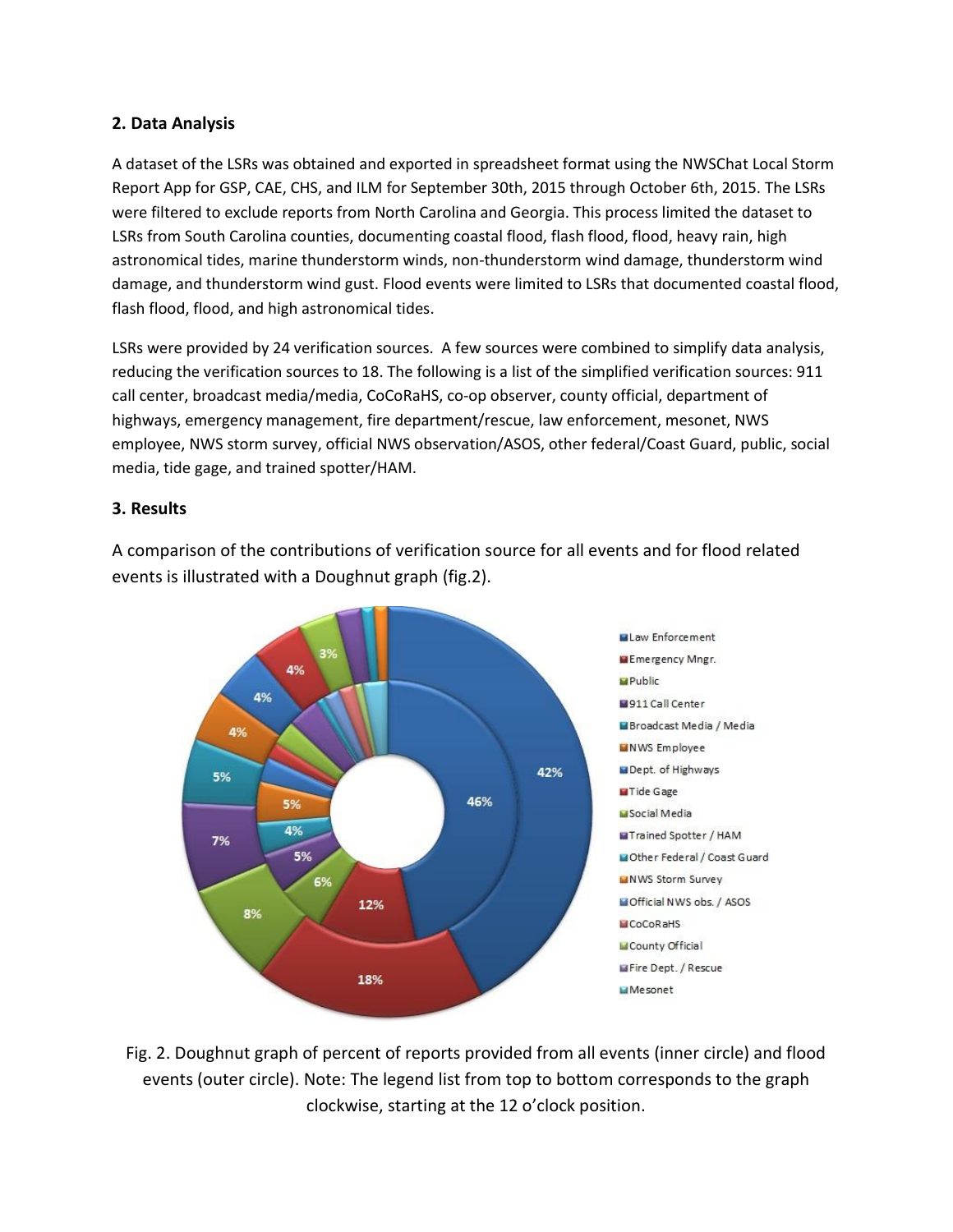#### A. All Events

Five verification sources provided nearly 75 percent of the 550 precipitation and non-precipitation related LSRs during this historic event (Table 1). The five sources that provided the most reports were law enforcement, emergency management, public, 911 call center, and NWS employee. Law enforcement was the leading verification source, reporting 46 percent of all events.

#### B. Flood Related Events

Five verification sources provided 80 percent of the 371 flood related LSRs during this historic event (Table 2). The five sources that provided the most reports were law enforcement, emergency management, public, 911 call center, and broadcast media/media. Similar to all events, law enforcement was the leading verification source, reporting 42 percent of reports of flooding. It is interesting to observe that law enforcement cited LSRs outnumbered LSRs from traditional sources (trained spotters and HAMs) by a ratio of 17:1.

| <b>Verification Source</b>  | All Event % (Rounded) | All Events #   | <b>All Events Ratio to</b><br><b>Law Enforcement</b> |
|-----------------------------|-----------------------|----------------|------------------------------------------------------|
| Law Enforcement             | 46                    | 251            | 1:1                                                  |
| Emergency Mngr.             | 12                    | 68             | 3.7:1                                                |
| Public                      | 6                     | 34             | 7.4:1                                                |
| 911 Call Center             | 5                     | 26             | 9.7:1                                                |
| <b>NWS Employee</b>         | 5                     | 25             | 10:1                                                 |
| Broadcast Media / Media     | 4                     | 22             | 11.4:1                                               |
| Trained Spotter / HAM       | 4                     | 24             | 10.5:1                                               |
| Dept. of Highways           | 3                     | 14             | 17.9:1                                               |
| Mesonet                     | 3                     | 18             | 13.9:1                                               |
| Social Media                | 3                     | 15             | 16.7:1                                               |
| CoCoRaHS                    | $\overline{2}$        | 11             | 22.8:1                                               |
| Official NWS obs. / ASOS    | $\overline{2}$        | 13             | 19.3:1                                               |
| <b>Tide Gage</b>            | $\overline{2}$        | 13             | 19.3:1                                               |
| County Official             | $\mathbf{1}$          | 5              | 50.2:1                                               |
| Other Federal / Coast Guard | $\mathbf{1}$          | 6              | 41.8:1                                               |
| Co-Op Observer              | $\Omega$              | $\overline{2}$ | 125.5:1                                              |
| Fire Dept. / Rescue         | $\mathbf{0}$          | $\mathbf{1}$   | 251:1                                                |
| <b>NWS Storm Survey</b>     | 0                     | $\overline{2}$ | 125.5:1                                              |

Table 1. Percentage and total number of reports provided by verification sources for all event types.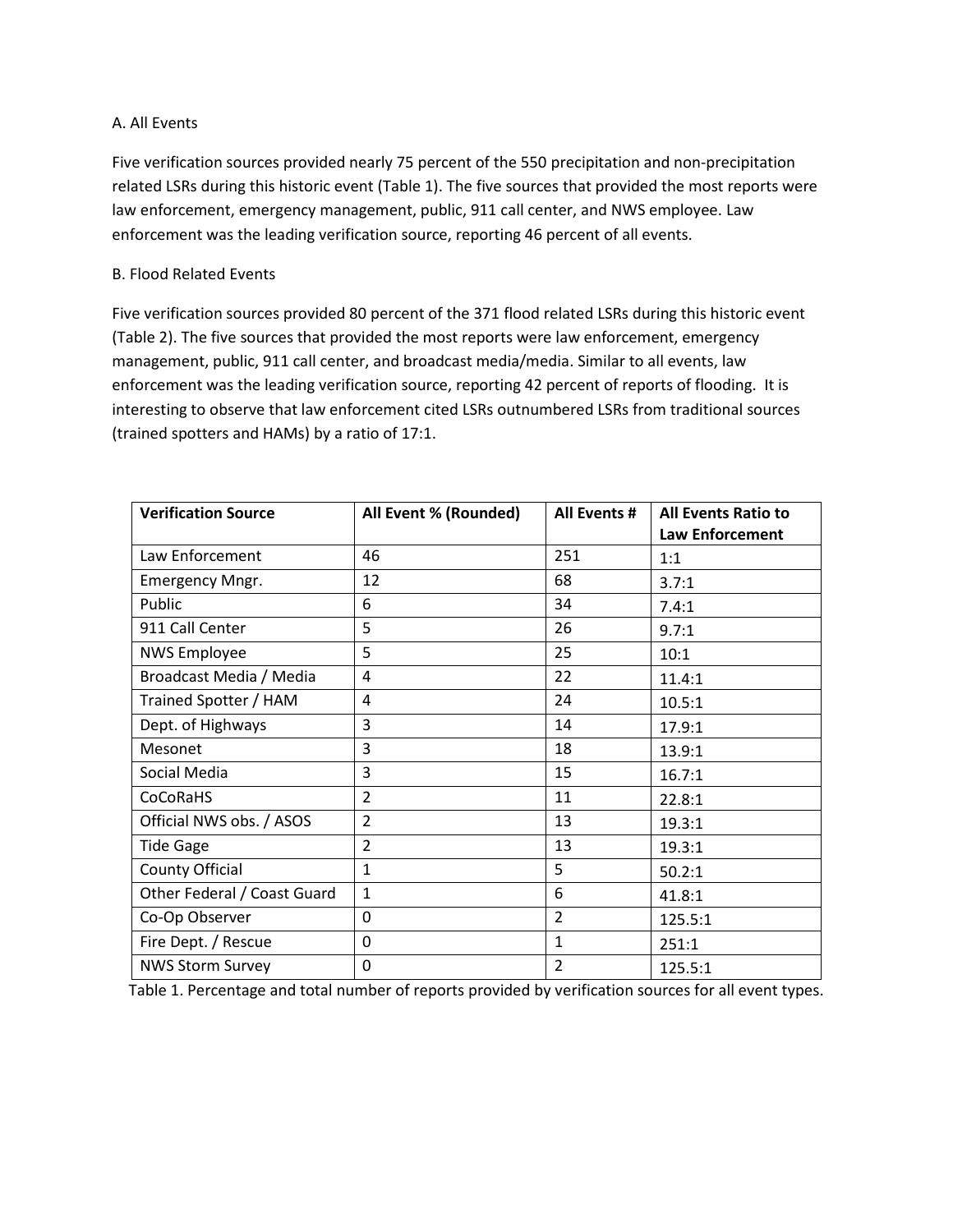| <b>Event</b>            | <b>Flood Event % (Rounded)</b> | <b>Flood Events #</b> | <b>Flood Ratio to Law</b> |
|-------------------------|--------------------------------|-----------------------|---------------------------|
|                         |                                |                       | <b>Enforcement</b>        |
| Law Enforcement         | 42                             | 156                   | 1:1                       |
| <b>Emergency Mngr.</b>  | 18                             | 67                    | 2.3:1                     |
| Public                  | 8                              | 30                    | 5.2:1                     |
| 911 Call Center         | $\overline{7}$                 | 25                    | 6.2:1                     |
| Broadcast Media /       | 5                              | 20                    |                           |
| Media                   |                                |                       | 7.8:1                     |
| <b>NWS Employee</b>     | 4                              | 14                    | 11.1:1                    |
| Dept. of Highways       | 4                              | 14                    | 11.1:1                    |
| <b>Tide Gage</b>        | 4                              | 13                    | 12:1                      |
| Social Media            | 3                              | 12                    | 13:1                      |
| Trained Spotter / HAM   | $\overline{2}$                 | 9                     | 17.3:1                    |
| Other Federal / Coast   | $\mathbf{1}$                   | 5                     |                           |
| Guard                   |                                |                       | 31.2:1                    |
| <b>NWS Storm Survey</b> | $\mathbf{1}$                   | $\overline{2}$        | 78:1                      |
| Official NWS obs. /     | 0                              | $\mathbf{1}$          |                           |
| <b>ASOS</b>             |                                |                       | 156:1                     |
| CoCoRaHS                | $\overline{0}$                 | $\mathbf{1}$          | 156:1                     |
| County Official         | 0                              | $\mathbf{1}$          | 156:1                     |
| Fire Dept. / Rescue     | 0                              | $\mathbf{1}$          | 156:1                     |
| Mesonet                 | 0                              | $\mathbf 0$           |                           |
| Co-Op Observer          | 0                              | 0                     |                           |

Table 2. Percentage and total number of reports provided by verification sources for flood events.

### **4. Summary**

Law enforcement provided information that was used in 46 percent of all event LSRs and 42 percent of flood related LSRs during this historic South Carolina rainfall event. The text of the LSRs using law enforcement as the information source indicates that 90% to 95% of these reports are from the South Carolina Highway Patrol (SCHP). The SCHP lists the real-time location, type, and time of traffic related incidents on the South Carolina Department of Public Safety (SCDPS) Web site for the seven troops serving the state.

In the summer of 2011, Mike Jackson and Neil Dixon at NWS GSP, created a script called the SC Highway Patrol Collective (SCHPC). The SCHPC collects reports off the SCDPS Web page that contain keywords (roadway flooding, tree on roadway, closed roads, etc.) and stores them in a 45 day archive. The original script was shared with NWS CAE, CHS, and ILM in the spring of 2014. In the summer of 2015, an updated version of the SCHPC was created by Justin Lane, NWS GSP (fig 3).